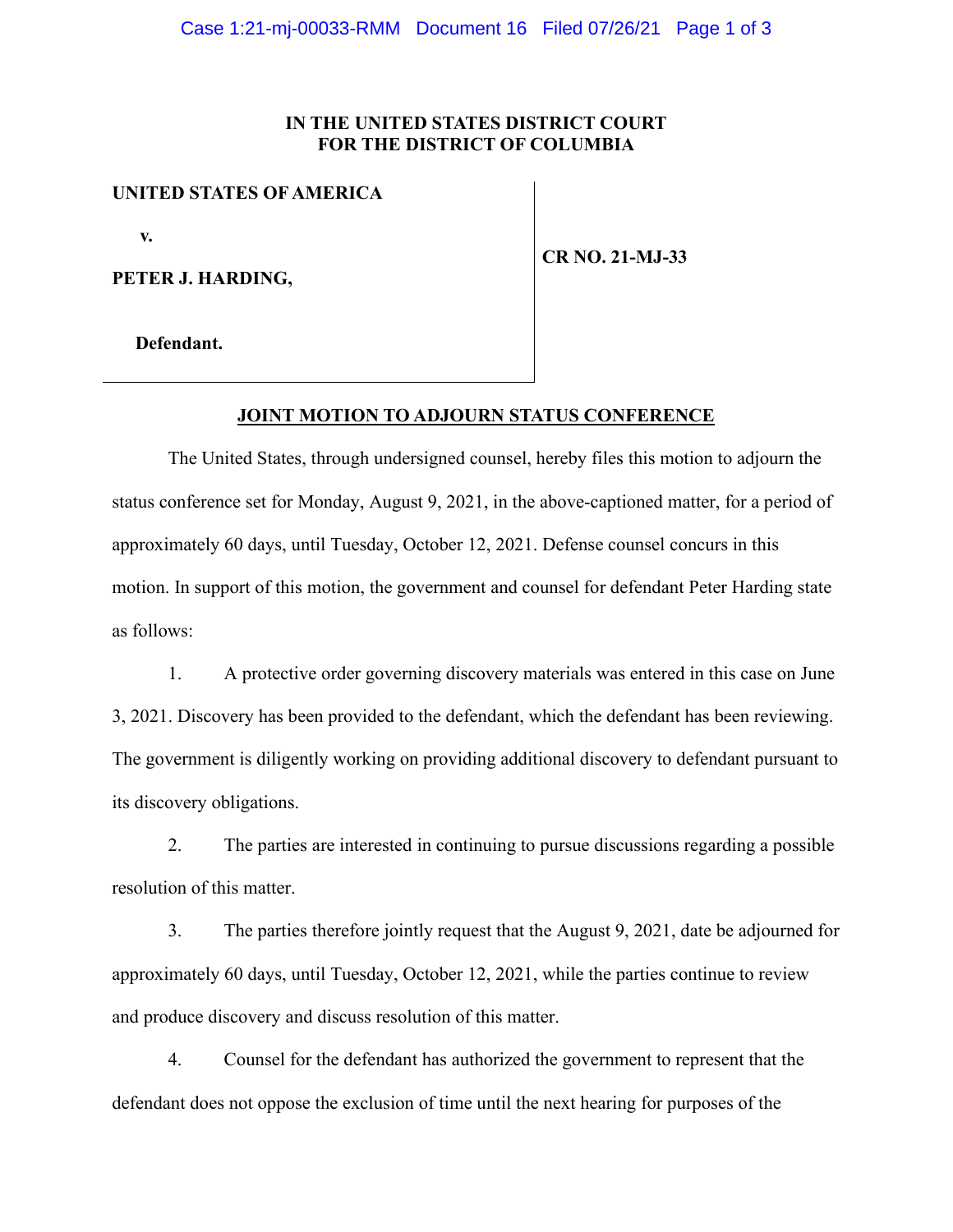# Case 1:21-mj-00033-RMM Document 16 Filed 07/26/21 Page 2 of 3

Speedy Trial Act because the ends of justice served by a continuance based on the facts stated above outweigh the interests of the public and the defendant in a speedy trial, pursuant to 18 U.S.C. § 3161(h)(7)(A).

Respectfully submitted,

CHANNING D. PHILLIPS ACTING UNITED STATES ATTORNEY D.C. Bar No. 415793

Date: July 26, 2021 By: *\_\_<u>/s/ Jennifer Leigh Blackwell</u>\_* 

Jennifer Leigh Blackwell Assistant United States Attorney D.C. Bar No. 481097 United States Attorney's Office 555 Fourth Street, N.W. Washington, D.C. 20530 Telephone: (202) 803-1590 Email: Jennifer.blackwell3@usdoj.gov